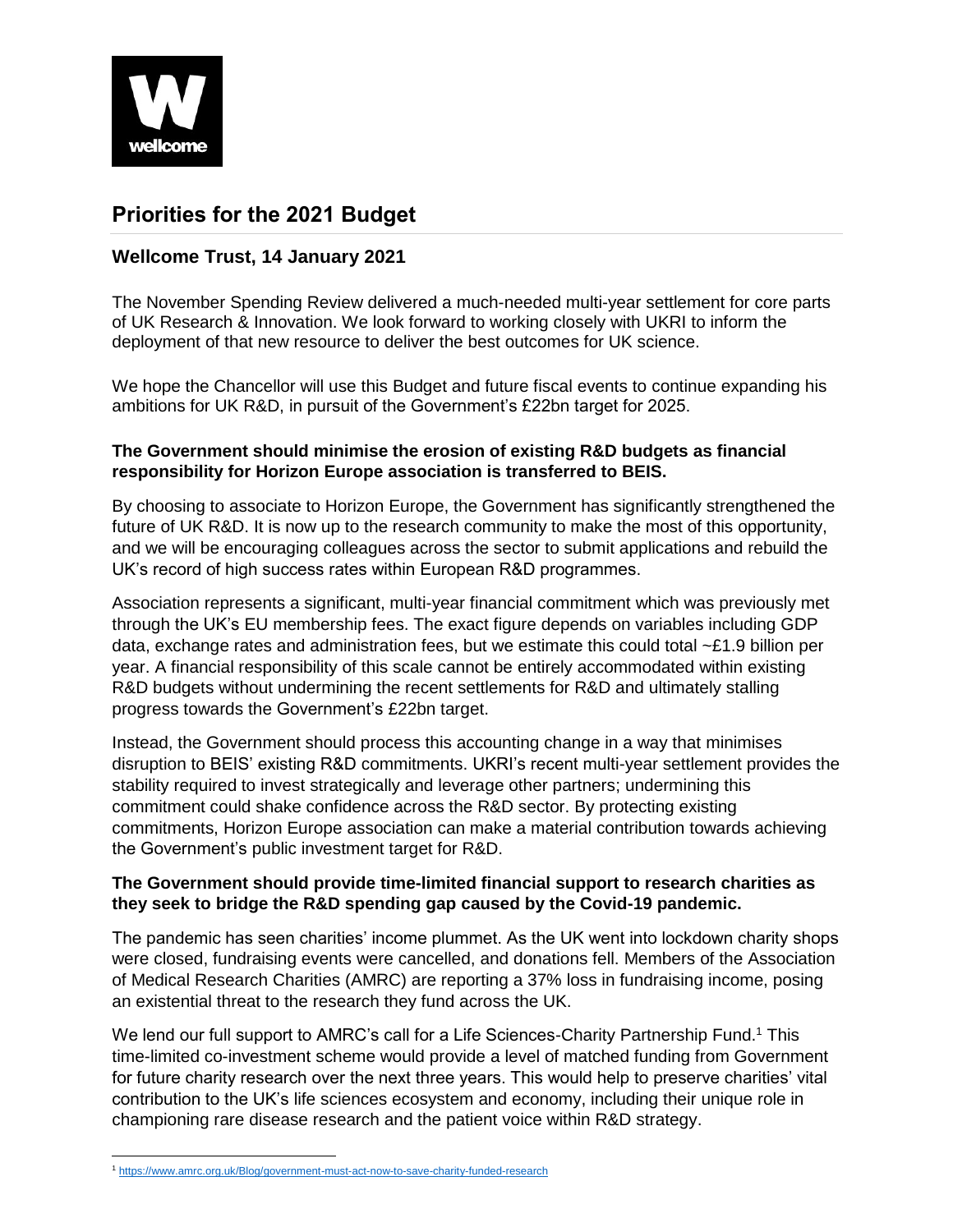#### **The Government should protect and expand the UK's international leadership on global health through ODA-funded R&D.**

As the ODA budget temporarily falls to 0.5% GNI, the Government should protect the amount spent on R&D. Beyond this immediate choice, we support a swift return to the UK's long-term commitment of 0.7% GNI. This investment has helped the UK make a vital contribution to solving global challenges and furthered the UK's reputation for innovative global leadership.

Since 2015, the proportion of ODA invested into R&D has risen around three-fold – and may now have risen even higher due to the Covid-19 response. This rapid and significant increase has funded a major expansion of research activity and jobs across UK universities, as well as forging new collaborations across the world.

This investment delivers many benefits to the UK, including through the current Covid-19 pandemic. Prior ODA-supported R&D investments during Ebola and Zika outbreaks have helped build connections and expertise within the UK research community, which are now being put to use in tackling the global challenge of Covid-19.

In recent years, ODA-funded R&D has also helped to:

- Develop a vitamin A-fortified sweet potato variety in Mozambique and Uganda, resulting in a doubling of vitamin A intake among women and children.<sup>2</sup>
- Develop new approaches to testing and treating HIV, leading to a 30% reduction in HIV infections for participating communities.<sup>3</sup>
- Bring social science insight to support the agencies responding to the Ebola outbreak in Eastern Democratic Republic of Congo.<sup>4</sup>
- Expand surveillance capacity and capability on drug-resistant infections in low- and middle-income countries, through the DHSC-led Fleming Fund. We would recommend the continuation of this initiative, as set out in the Fund's newly developed business plan.

Reduced funding would undermine the reputation that the UK has built over many years – compromising the impact of investments made so far and threatening the research jobs created across UK universities. With R&D working across long timescales, even a temporary reduction can have an impact that will echo for many years.

#### **The Government should recommit to providing the resources required for the UK's leading role in tackling antimicrobial resistance.**

The UK has established a strong leadership role in tackling antimicrobial resistance (AMR) and the global threat it represents. We urge UKRI to renew AMR as a strategic priority while seeking the resources necessary to continue the scale of previous commitments (c.£100m, 2014-21).

Funding should be allocated to support a wider roll-out of the new NHS 'Netflix-style' subscription model for procuring antibiotics, subject to the successful completion of the NHS pilot by 2022/23.<sup>5</sup> This would build on the approach of offering non-volume-based procurement contracts for antibiotics for use in NHS England. We urge funding to be allocated to extend the scheme to a larger number of antibiotics, following the completion of the pilot, to provide muchneeded support to antibiotic R&D.

 $\overline{a}$ <sup>2</sup> [https://www.ukcdr.org.uk/wp-content/uploads/2020/08/01766-UKCDR-Case-Study\\_Crop.pdf](https://www.ukcdr.org.uk/wp-content/uploads/2020/08/01766-UKCDR-Case-Study_Crop.pdf)

<sup>3</sup> [https://www.ukcdr.org.uk/wp-content/uploads/2020/08/01766-UKCDR-Case-Study\\_HIV-AIDS.pdf](https://www.ukcdr.org.uk/wp-content/uploads/2020/08/01766-UKCDR-Case-Study_HIV-AIDS.pdf)

<sup>4</sup> [https://www.ukcdr.org.uk/wp-content/uploads/2020/08/01766-UKCDR-Case-Study\\_Ebola.pdf](https://www.ukcdr.org.uk/wp-content/uploads/2020/08/01766-UKCDR-Case-Study_Ebola.pdf)

<sup>5</sup> <https://www.gov.uk/government/news/world-first-scheme-underway-to-tackle-amr-and-protect-uk-patients>